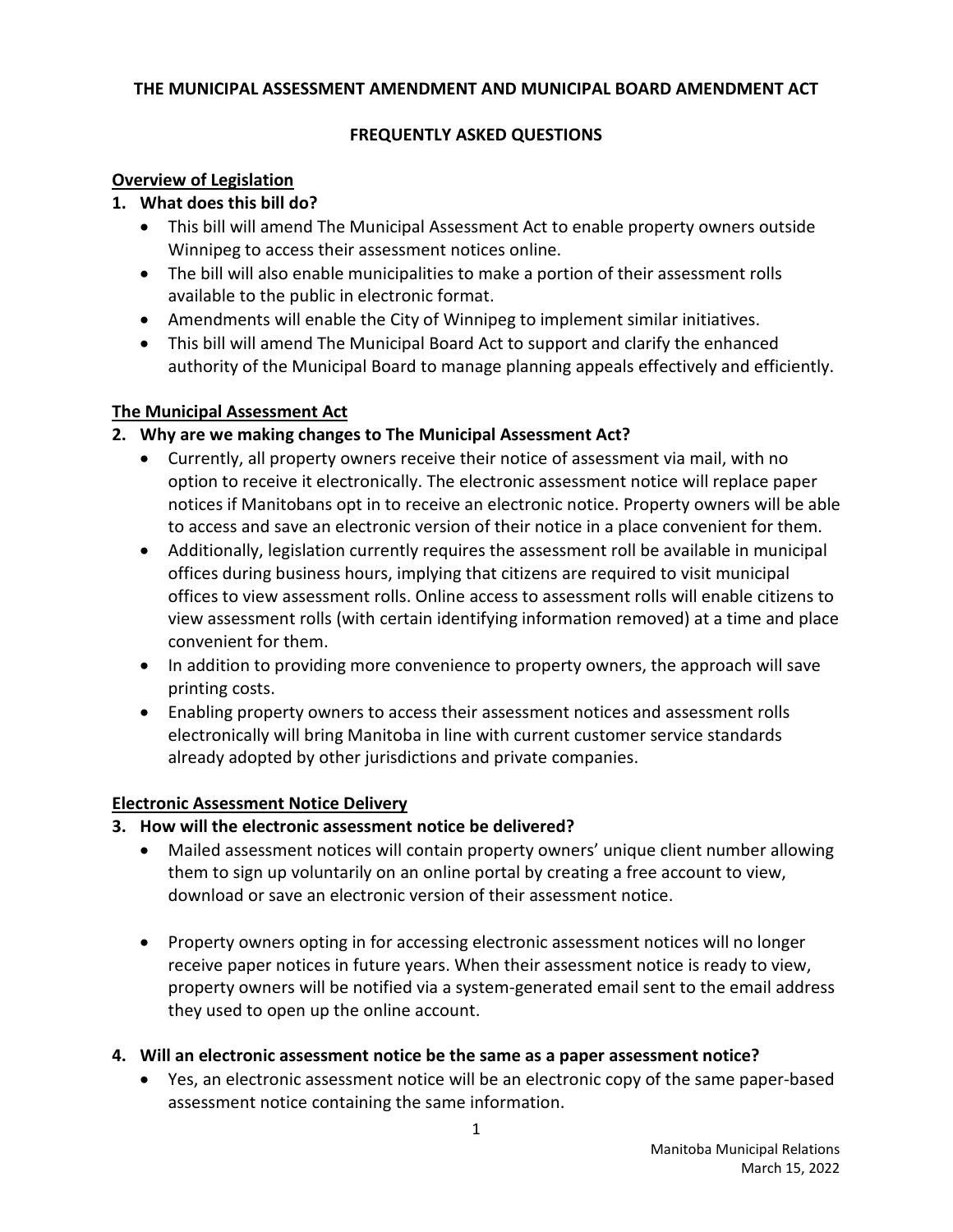## **5. Does this increase costs for property owners?**

• There will be no additional cost to property owners for signing up to receive electronic assessment notices.

# **6. How will these amendments reduce costs or improve government efficiency?**

• In addition to providing more convenience to ratepayers, this approach will save printing costs if Manitobans opt in to receive electronic assessment notices, while reducing government's carbon footprint due to a reduction in printed mailings.

# **7. What happens if a property owner does not receive an electronic assessment notice after signing up for electronic notices?**

- The assessment notice would still be posted on the property owner's account on the web portal and available at any time after the system-generated email is sent to the property owner's email registered with the account. Property owners would be required to keep their email up to date to receive email alerts from the portal.
- In cases when property owners do not receive email reminders to view the assessment notices online, they can contact their local assessment office to update their account information with a new email address or to receive a copy of their assessment notice.
- Assessment information is also included in annual tax statements which are provided to property owners by the municipality.

# **8. Will these changes apply to the City of Winnipeg?**

• The City of Winnipeg prints and mails out assessment notices to all property owners within the city limits. This proposed legislation will also enable the City of Winnipeg to send assessment notices electronically, if they choose to do so.

## **Electronic Assessment Rolls**

## **9. Why is Manitoba enabling municipalities to post assessment rolls online?**

• Enabling municipalities to provide access to assessment rolls online will eliminate the requirement of residents to visit municipal offices to view assessment rolls. With the availability of assessment rolls online, property owners can access the information at a time and place convenient for them.

## **10. Will the municipalities have to pass a by-law for posting assessment rolls online?**

• Yes. Passing a by-law ensures transparency and public awareness that municipalities are posting this information online.

## **11. Will electronic assessment rolls include the same information as appears on assessment rolls available for inspection by the public at municipal offices?**

• No, only a portion of the municipality's assessment rolls will be made available to the public in electronic form. Identifying information of property owners such as the owner name, mailing address, and title number of the property will be protected to mitigate any privacy risks associated with posting bulk data online.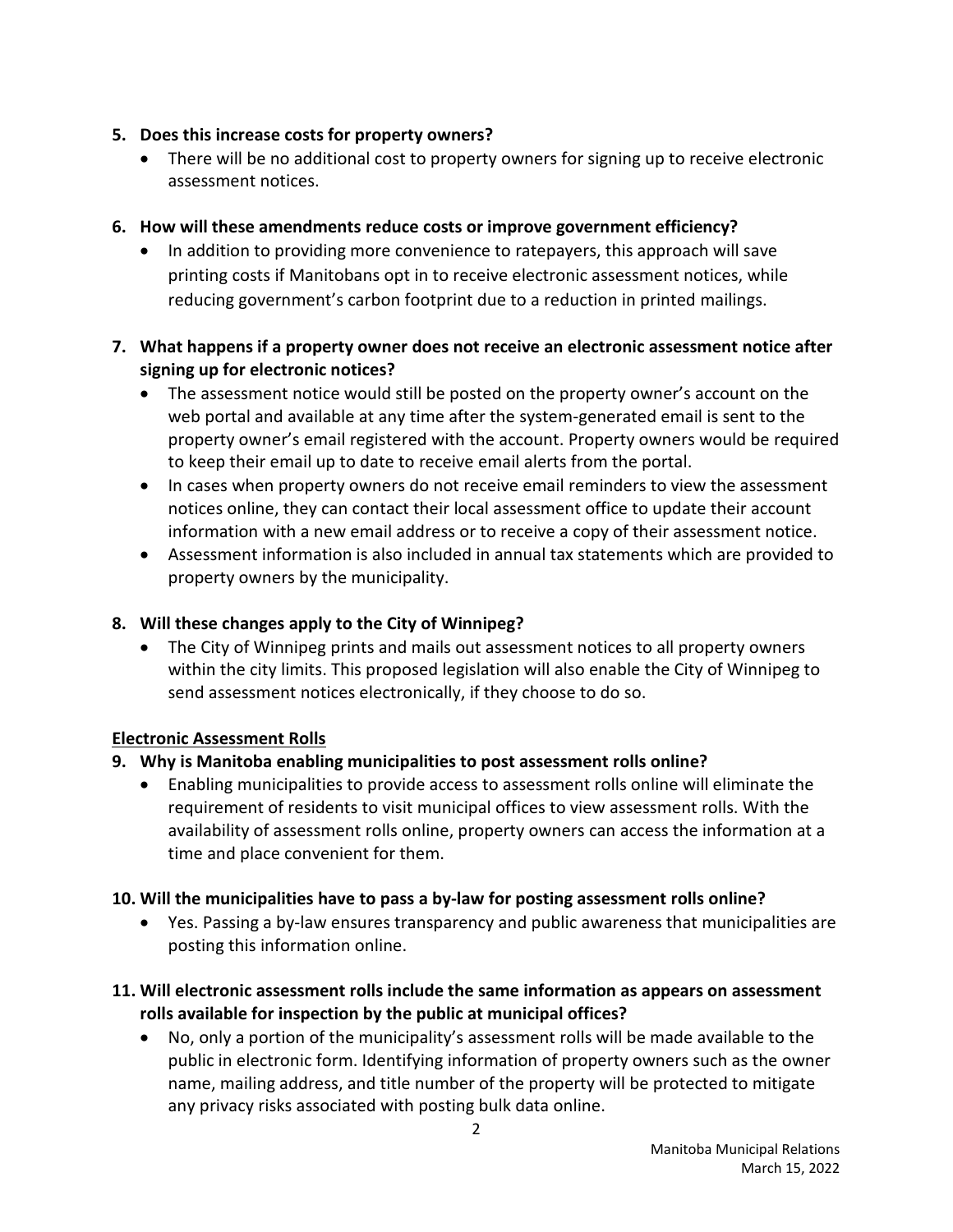#### **The Municipal Board Act**

## **12. Why are we making changes to The Municipal Board Act?**

- We have been listening to stakeholders. The input we received from the AMM, the public, and other stakeholders such as professional planners and the development industry has helped shape this legislation.
- The proposed amendments will support the successful implementation of planning appeals under The Planning Amendment and City of Winnipeg Charter Amendment Act, proclaimed October 29, 2021.

## **13. Will the proposed legislation change the way the Municipal Board considers planning appeals?**

• Yes, it gives clear authority to The Municipal Board to work with parties to use effective and mutually beneficial alternatives to more costly and time consuming public hearings.

#### **14. Will this new approach add time to the process?**

• The proposed legislation gives parties a maximum of 60 days to reach a mutual agreement without moving to a hearing. This extended timeline will allow the Municipal Board to allocate sufficient time for parties to meaningfully engage in consensus building.

## **15. Does the bill address grounds for appeal?**

- The proposed legislation creates a statutory requirement for an appellant to state the grounds for appeal in the initial filing with the Board. Requiring the appellant to give stated grounds will improve transparency and accountability while helping narrow and limit the scope and extent of future appeals brought to the Board.
- These provisions complement the requirement that planning authorities give written reasons for their decisions under The Planning Amendment and City of Winnipeg Charter Amendment Act.

## **16. How does the bill deal with appeals that are without merit?**

- The proposed amendments give The Municipal Board authority to dismiss a matter by adjudicative order without a hearing if the appeal was not filed within the applicable time limit, if fees are not paid, or if in the opinion of the board, the subject matter is frivolous, vexatious, an abuse of process, commenced in bad faith, or where the appeal deals with matters that are outside the Board's jurisdiction.
- The Municipal Board must give parties written reasons for dismissal of an appeal and in turn, appellants will be given opportunity to be heard by the Board as to the dismissal.

#### **17. When will the amendments to The Municipal Assessment Act and The Municipal Board Act come into force?**

• The proposed amendments to The Municipal Assessment Act will come into force at Royal Assent.